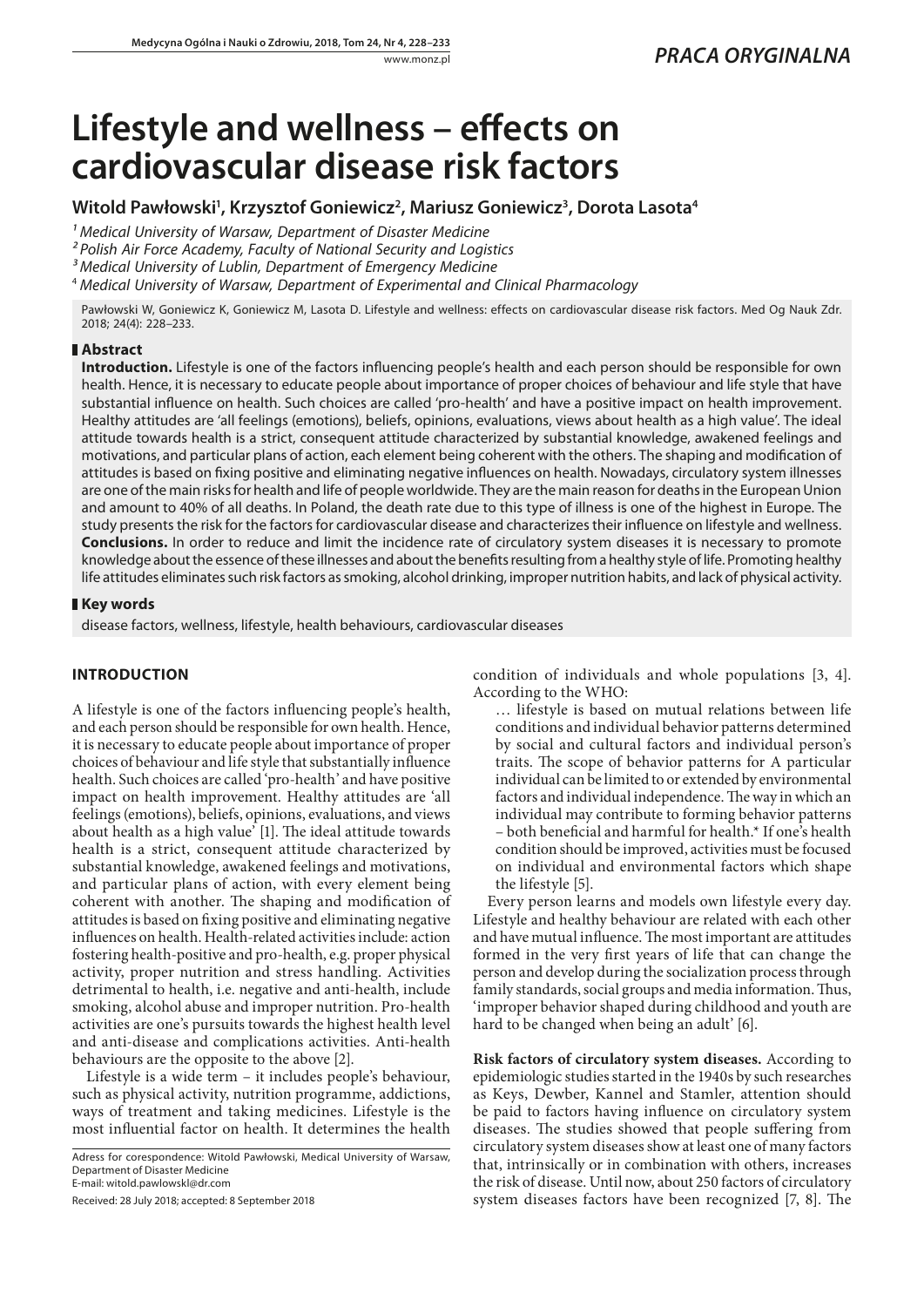most essential issue having influence for health condition is the number of disease factors linked to an individual person. Thus, it is important that every person is aware of the detrimental effects of his/her unhealthy activities, and that knowledge about ways of its prevention, modification and elimination is essential.

In the1980s, it was considered that mostly men suffer from circulatory system diseases and women were naturally protected by hormonal management, especially in the premenopause period. Apart from women suffering from diabetes, smoking a large number of cigarettes a day, and those whose hormonal function of the ovaries ended prematurely, hormonal disorders of women, especially estrogens, have influence on the lipids level growth. The higher the level of low density lipoproteins (LDL) increases, the lower the value of high density lipoproteins (HDL), and the higher the thrombi processes resulting from fibrinogen level growth [2, 9, 10].

At present, the incidence rate of men and women are considered to be comparable. This results from similar, negative health-related behaviour in both groups – alcohol abuse, smoking and stress [11, 12]. Along with age, the incidence of circulatory system diseases increases, and the risk is higher in the case of men over 55 years of age and women over the age of 65. The risk of circulatory system diseases is 2–4 times higher in the case of men over 65 years of age than in case women of similar age. In the case of people suffering from diabetes, cardiovascular diseases develop in both genders at a similar age [13].

Hyperlipidaemia is considered to have a strong influence on the development of circulatory system diseases. Hyperlipidaemia is an increased concentration of fat bodies in blood and include: total cholesterol (TC) and its HDL fractions ('good' cholesterol), LDL ('bad' cholesterol) and triglycerides (TG). Cholesterol and triglycerides are present in the blood in combination with proteins as lipoproteins. LDL cholesterol concentration is responsible for the development of sclerosis; with low LDL concentrations, healthy vascular endothelium and proper arterial pressure, the sclerosis process develops very slowly, or does not develop at all. Exceeding these values is related with higher risk of sclerosis and cardiovascular diseases. The values for diabetics are more rigorous, due to the fact that diabetes itself is a risk factor for cardiovascular diseases [14, 15].

Diet also has substantial influence on the presence of cholesterol in the blood. Improper diet, an abundance of food containing large amounts of cholesterol and animal fats, increases LDL concentration. Apart from limiting the consumption of animal fats, the efficient treatment of lipid disorders also includes changing the lifestyle, extending physical activity and body mass reduction. Regular testing of cholesterol level is essential 163].

Many epidemiologic studies show that obesity is related with a higher risk of development of circulatory system diseases, diabetes, hypercholesterolaemia, and causes or intensifies systemic disorders. Obesity is a result of fatty tissues homeostasis disorders, excessive storage of energetic materials in an organism due to lifestyle change, low physical activity and improper nutrition habits. There are many causes of obesity, and it can also be a symptom of various diseases, e.g. diabetes, hypothyroidism, adrenal glands hyperfunction, hormonal disorders, functional disorders of liver, pancreas, alimentary tract, and alienations (including emotional disorders) [10, 11, 17].

Two types of obesity can be determined: abdominal obesity (androidal), apple type and gluteorum obesity (gynecoid), pear type. Androidal obesity is characteristic mostly for males and consists in fat tissues accumulating in the abdomenal and epigastrium zones. The silhouette of such a person is quite characteristic, while the upper and lower limbs are slim, the trunk is barrel-shaped (large, prominent abdomen). Sometimes, fat tissues lay in the form of large folds; waist-hip ratio is disordered, and people suffering from this type of obesity have a larger amount of released fatty acids. Increased release of these acids increases the production of triglycerides in the liver, and disrupts the proper secretion and functioning of insulin, which leads to a higher concentration of lipids and glycaemia. This type of obesity often causes cardiovascular complications, which means that obese 'apples' are more likely to suffer from circulatory system diseases. Gynecoid obesity is characterized by fat accumulation in the lower parts of body, from buttocks to legs, and is common mostly in women. Most often, it causes thigh varices, osteoarticular system degenerations and metabolic changes which result in higher lipid concentration in the blood (triglycerides), glucose tolerance impairments and insulin resistance [18, 19, 20].

In order to determine an obesity type, waist-hip ratio is used. This is the quotient of waist circumference and hip circumference (at trochanters level), measured in centimeters. The limits of this ratio are: 0.8 for women and 1.0 for men. Higher WHR value indicates androidal obesity and lower – gynecoid obesity [21, 22, 23, 24].

In diagnosing overweight and obesity, the Quetelet index, also called the Body Mass Index (BMI) is used. BMI = weight [kg] / height  $[m^2]$ . Body mass reduction by 10% decreases the death rate which, according to epidemiologic studies, is the less frequent in the group of people having BMI at 20–25 level, and the majority of deaths occur in the group having BMI over 30. In order to obtain a proper weight, not only proper diet is necessary, but also changing the sedentary lifestyle [10, 11, 20, 23, 24].

**Diabetes.** Diabetes is a chronic metabolic disease, caused by lack or improper function of insulin. Due to the large number of people suffering from diabetes, it is regarded as one of the most dangerous civilization-related diseases. According to the WHO, prognoses, about 380 million people will suffer from diabetes in 2025. At present, in Poland about 2–2.5 mil people suffers from diabetes, and according to the International Diabetes Federation estimations, diabetes incidence in Poland will be increased by 11–14% by 2025. The most common type of diabetes is type 2, which constitutes disorders in insulin functioning and secretion. Type 1 diabetes, also called insulo-dependent, is caused by the lack of insulin resulting from pancreas tissues impairments. People suffering from type 1 diabetes account for 85% of all diabetics. Type 2 diabetes is most common in older people, with a similar frequency in men and women, obese people and persons with other metabolism disorders. The very few symptoms of type 2 diabetes development results in a too late diagnosis and less treatment possibilities. People over the age of 60 suffering from the type 2 diabetes more often suffer from cardiovascular diseases (retinopathy, strokes, heart failures, heart ischemia). In this group, heart ischemia is the main cause of death and accounts for 2/3 of all deaths. According to the United Kingdom Prospective Diabetes Study, the predicted longevity of diabetics is shorter by at least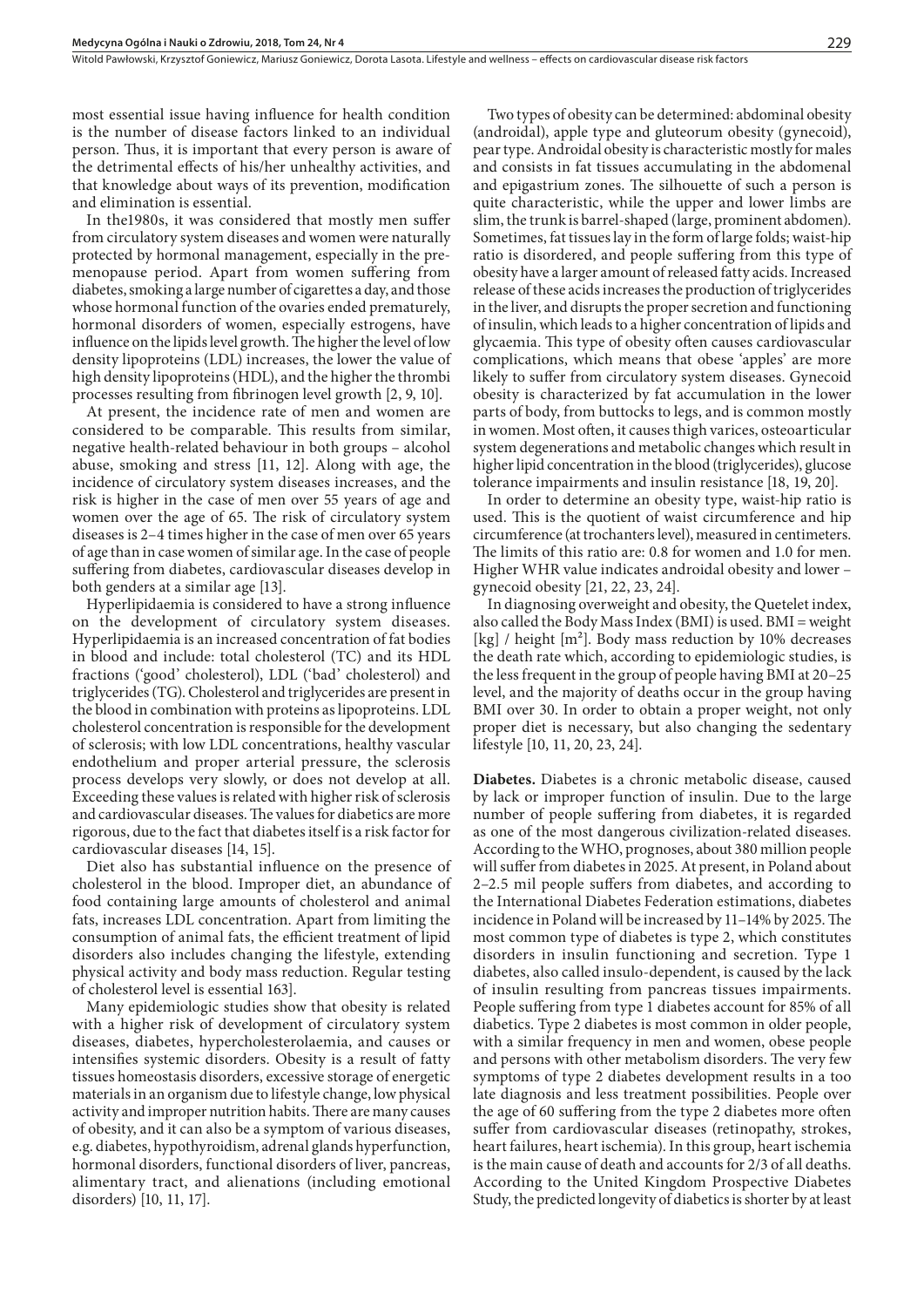5–10 years. The reasons for the higher death rate may include disorders impairing heart competence and blood supplies to the heart, and higher coagulation propensity [2, 16].

Patients over 60 years of age suffering from circulatory diseases, e.g. hart ischemia, diabetes is an unfavourable prognosis factor. Such people have higher values of diastolic pressure, total cholesterol, symptoms of peripheral vessels diseases, or intensified symptoms of angina pectoris. The main risk factor of diabetes is hyperglycaemia, causing development of cardiovascular system diseases. The higher risk results from the concentration of glycated haemoglobin (HbA1c) over 6.5%, i.e. the upper limit of reference values. United Kingdom Prospective Diabetes Study researchers have shown that coronary disease risk is 11% higher at HbA1c value growth by 1%. Other risk factors related with HbA1c are: arterial hypertension, dyslipidaemias and viscera obesity [2, 16].

Diabetes is a crucial and independent risk factor of circulatory system diseases. It considerably decreases longevity and impairs the quality of life. It is one of the main reasons for leg amputations, renal failures, and a substantial cause of loss of vision. Early diagnosis and the earliest possible treatment with the usage of modern medicines and change in lifestyle may prevent a patient from serious complications, or even death. In order to increase the safety of diabetics also suffering from circulatory diseases, it is important to strictly control the glucose level and concentration of glycated haemoglobin [16, 17].

**Arterial hypertension.** Arterial hypertension is a common, easy detectable and initially asymptomatic disease consisting in maintained increased values of arterial hypertension, leading to serious organic complications. According to the WHO, it is assumed that the upper limit of systolic blood pressure should be 140 mmHg and 90 mmHg for diastolic blood pressure. When the arterial blood pressure value is higher than the proper ones for several measurements, hypertension is diagnosed [11]. The heart of a person with hypertension encounters higher resistance in blood vessels and needs to work more to keep the blood flowing. An inceased work load on the heart results in an added thickness of its walls and larger left ventricle. There is a gradual development of megalocardia and lower efficiency of cardiac muscle.

Arterial hypertension hastens the formation of sclerosis changes in vessels, resulting in a smaller amount of blood flowing to the heart and decreased heart blood flow. Advanced sclerosis in coronary vessels leads to the narrowing or even closing their diameter, which is the reason for necrosis of a particular area of cardiac muscle – a coronary attack.

In the course of time, blood hypertension causes changes in blood vessels. Arteries become thicker, stiffer, and their diameter is gradually narrowed. The force of blood flow causes mechanical impairment of endothelium and damage to the surface of the thin layer padding the interior of blood vessels. Endothelium impairments leads to increased permeability for substances circulating in the blood and their penetration into the vessel wall, causing structure changes.

The most serious complication resulting from blood hypertension is cerebral function disorder, called a stroke. Decreasing diastolic blood pressure by 2 mmHg may lead to decrease of heart failure risk by 4%, at 5–6mmHg – to 9% [8]. Implementation of proper non-pharmacologic and pharmacologic treatment is related with a 30% lower death risk [8, 11].

**Improper nutrition.** Food is the source of nutritious elements and proper nutrition is one of the most important factors having influence on health. Deficiency of nutritious elements or their excess may directly or indirectly have negative influence on health. Consumption of an excessive amount of food, improper proportions of nutritious elements, insufficient amount of constituents regulating proper organism functioning, i.e. microelements and vitamins, are the causes of serious health problems. Due to improper nutrition habits, the number of people suffering from overweight and obesity is constantly growing, and they also suffer from civilization-related diseases, such as: sclerosis, arterial hypertension, diabetes, tumours, and diseases of the digestive system. Clinical symptoms of circulatory system diseases are present mostly after the 50<sup>th</sup> year of life in persons consuming large amounts of animal fats and cholesterol rich products, and small amount of fruit and vegetables. The risk of circulatory system diseases results from the unfavourable influence of saturated fatty acids on cholesterol concentration in blood serum and the blood coagulation process due to the low content of antioxidant vitamins [3, 5, 11]. Several studies show that circulatory system diseases are the more common causes of deaths and disabilities in Poland.

**Smoking.** Smoking is one of the most life and health threatening factors. Every year, about 4 million smokers die due to smoking-related diseases. In Poland, about 10 million people regularly smoke 15–20 cigarettes a day, most of whom are males. In Poland, about 70 thousand people a year die due to smoking-related diseases. The WHO estimates that almost 50% of deaths of males aged 35–69 (premature deaths) are the result of smoking. Apart from an increased cholesterol level and hypertension, smoking is one of the main risk factors of circular system diseases.

Inhaling air with cigarette fumes is detrimental to health. The chemical composition of cigarette fumes includes 4,000 substances in the form of tiny molecules and gases, many of which are detrimental: nicotine, carbon oxide, nitrogen oxides, hydrogen cyanide, ammonia, propenal and heavy metals. Nicotine, the basic tobacco constituent, increases the production of adrenaline and noradrenaline, which have an influence on the circulatory system, accelerate the work of the heart, and increases blood flow. Increased blood pressure has a burdening effect on blood vessels. Nicotine has also very harmful influence on the digestive tract, decreases appetite, and disorders the digestion and absorption of food, especially vitamins. It significantly decreases the immunity of the organism. About 10–15% of red blood cells are deprived of oxygen because of the delivery of carbon oxide. The propensity of thrombocytes to conglomeratie and form thrombi is increased. Carbon oxide impairs blood vessels endothelium, resulting in its higher cholesterol permeability [11, 13]. The amount of harm caused by smoking depends mainly on the age of the smoker, individual traits of an organism, and the number and quality of cigarettes.

Smoking during pregnancy is very dangerous for the proper development of the foetus, and may result in: miscarriage, development defects, premature delivery, improper position of the foetus,and premature placenta separation [2, 15].

People who smoke not only harm their own health, but also the health those within their environment (passive smokers). In Poland, about 2,000 people die due to passive smoking every year. Nonsmoking waiters and bartenders who work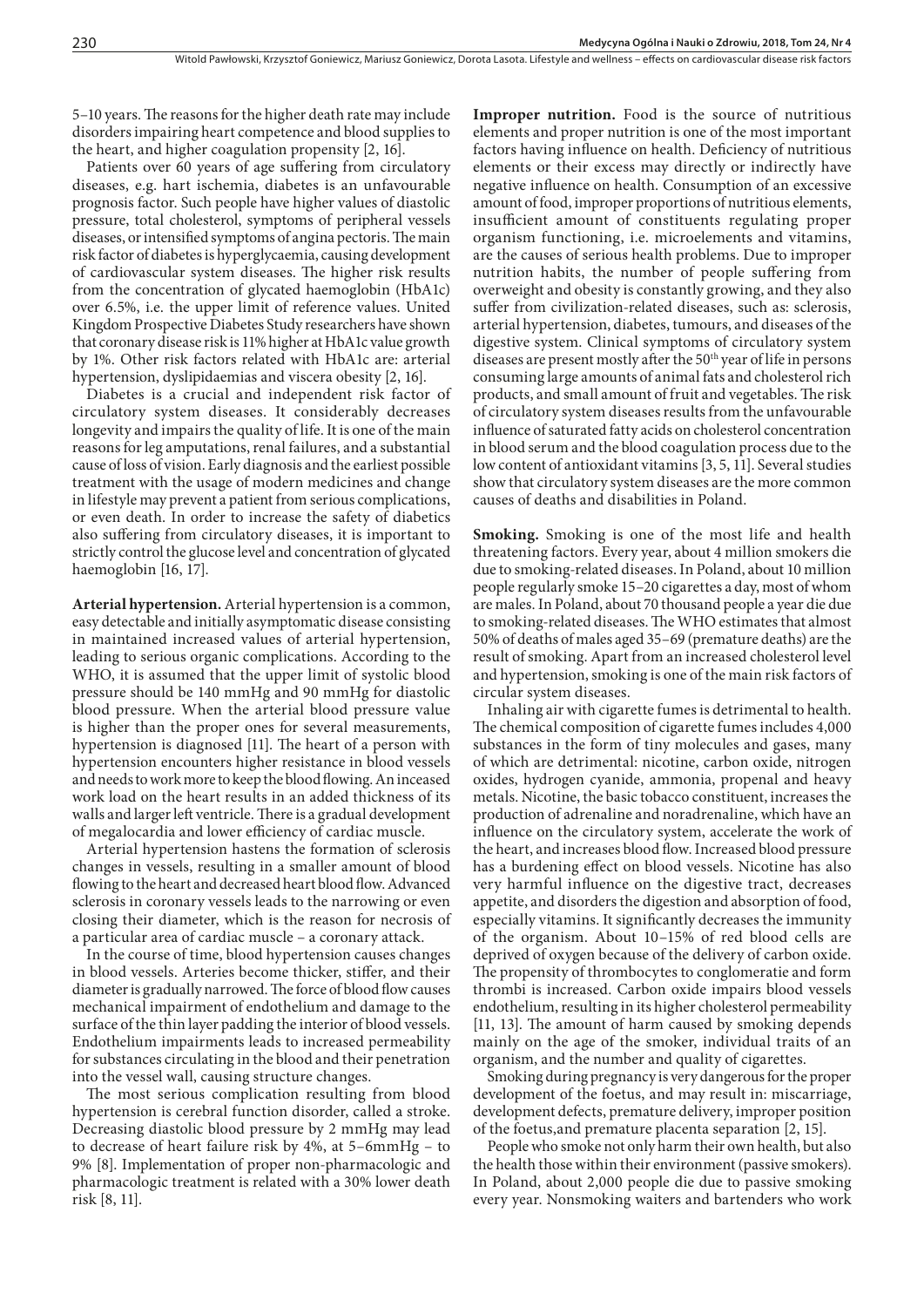in smoky places, suffer from lung cancer twice more often than ones who work in healthy surroundings. Apart from the above- mentioned diseases, passive smoking may lead to allergies and chronic infections of the respiratory tract. It also has a detrimental influence on foetus development and may lead to complications similar to those caused by active smoking. Passive smoking has a significantly bad influence on the circulatory system of children. An infant in whose presence adults smoke cigarettes is burden with a higher risk of Sudden Infant Death Syndrome, asthma, lung and ear infections, and many other diseases [2, 11, 15]. Secondary effects of the influence of nicotine and high risk of smoking-related diseases should make smokers consider quitting smoking, which is expensive and detrimental to health.

**Alcohol.** According to the WHO, the harmful effects of alcohol drinking are similar to those of smoking. Excessive alcohol consumption is a problem related mostly with Western culture. In Europe, the percentage of the population abusing alcohol is the highest in the world, and has the highest consumption of alcohol per one citizen. It is the cause of 7.4% of all diseases and premature deaths in the EU, and contributes to large number of road accidents, social problems like violence, hooliganism, criminal acts, family problems, social exclusion and decrease in work efficiency. In Poland, alcohol abuse is a common phenomena and is a serious social and health problem. Both men and women are burdened with this problem and is common mostly among people with a low level of education. The current alcohol consumption in Poland is about 7–8 liters of 100% alcohol per single citizen [4,5,6]. Alcohol causes irreversible changes in the human organism, including the psyche. Alcohol destroys neurons in the cerebral cortex, impairment of blood vessels and digestive tract tissues (stomach, pancreas). Organs at risk of being destroyed by alcohol are the liver and brain. Alcohol abuse causes changes in hormones, skin and tumours. It also has a negative effect on the respiratory tract, immune system and circulatory system. Alcohol has a cardiodepressive effect which results in alcohol cardiomyopathy with circulatory failure, and causes heart rhythm disorders; the latter most often include atrial fibrillation, extra ventricular and supraventricula contractions, and atrioventicular tachycardias. Alcohol is a pathogenic factor of arterial hypertension resulting in hypokalaemia and hypomagnaesemia. It also has a detrimental influence on immune mechanisms. People regularly consuming alcohol very often suffer from various infections, ranging from the common cold to chronic bacterial diseases. Alcohol abuse also has a significant influence on descendants: the children of alcoholics are often sickly and the pace of their psychophysical development is slower than in case of their peers from non-pathologic families. It can also cause physical and psychical addiction and lead to emotional disorders. Very often, alcohol is a cause of road accidents, family quarrels, suicides and murders. People under the influence of alcohol very often cannot control their reflexes as alcohol decreases the ability to think rationally and make proper decisions [2, 11, 13].

**Type A behaviour.** Type A people are ambitious who aggressively strive for a professional career. They need selfrealization, striving to be group leaders with uncontested decisions. They have strong will of dominating and achieving successes – both personal and professional. The behavior of type A persons is characterized by a high pace of acting, speaking, movement and lively facial expressions, they have no time to rest and relax. Some studies show that this personality type is related with the risk of cardiovascular diseases. People in this group very often suffer from heart failure, cardiac deaths, heart ischemia and hypertension [14].

**Physical activity.** Civilization transformations, industrial development, motorization, all these phenomena have resulted in people beginning to value comfort and lack of physical activity. More and more people spend too much time in a sedentary position – at work, in a car or bus, and also during resting. Remaining in sedentary position for many hours a day results in people not having to use their own muscles. A sedentary lifestyle may cause the development of coronary disease, heart failures, obesity, diabetes, haemorrhoids, hypertension and spine or joints illnesses. Lack of physical activity is also related with depression, alcohol abuse and smoking. A passive lifestyle and lack of physical activity influences other risk factors that intensify the chances of circulatory system diseases [7, 18]. Physical activity is one of the basic needs of a human being at every stage of life, and a properly selected form of physical activity results in a decrease in body mass, improvement in heart dynamics, helps to decrease LDL cholesterol concentration, increases HDL cholesterol concentration and decreases arterial blood pressure. Changing a passive lifestyle into an active one prevents the formation of thrombi in blood vessels, improves well-being, reduces stress, helps in sleeping disorders, and reduces blood coagulability. A proper amount of activity is the duty of every person taking care of own health [2, 7, 18].

**Stress.** Stress is an inseparable element of everyone›s life, regardless of age and social status. The main sources of stress include relations with other people, conflicts, violence, aggression, rivalry, illnesses, etc. Hans Selye, the author of the stress theory, considered that 'stress, being an external tension factor, makes realization of social needs, tasks, roles for which a person strives, difficult or impossible and causes reduction of self-esteem', and according to Selye, stress is a factor stimulating people's activity. The problem is related with the intensity and frequency of stressors [19]. Stress is a type of external pressure that causes a feeling of internal tension. A person is nervous before solving a difficult problem. One cannot avoid stress, it is present every day in our lives. It is the reaction of an organism to requirements. There is also constructive stress, a positive form, which drives people's actions, stimulates thinking and activity. Generally, negative stress is more common in every day life. So-called destructive stress leads to various illnesses and worsening of the functioning of the organism. Surprising situations, sudden experiences and problems result in serious changes in the organism. During such situations, adrenaline (called the 'stress hormone') is released and It increases arterial blood pressure. A common form of stress manifestation is heart ache. Stress may also result in other psychosomatic symptoms, e.g. heart failure in the course of heart ischemia, sudden increase in arterial blood pressure and heart rhythm disorders (tachycardia, bradycardia) [9, 21].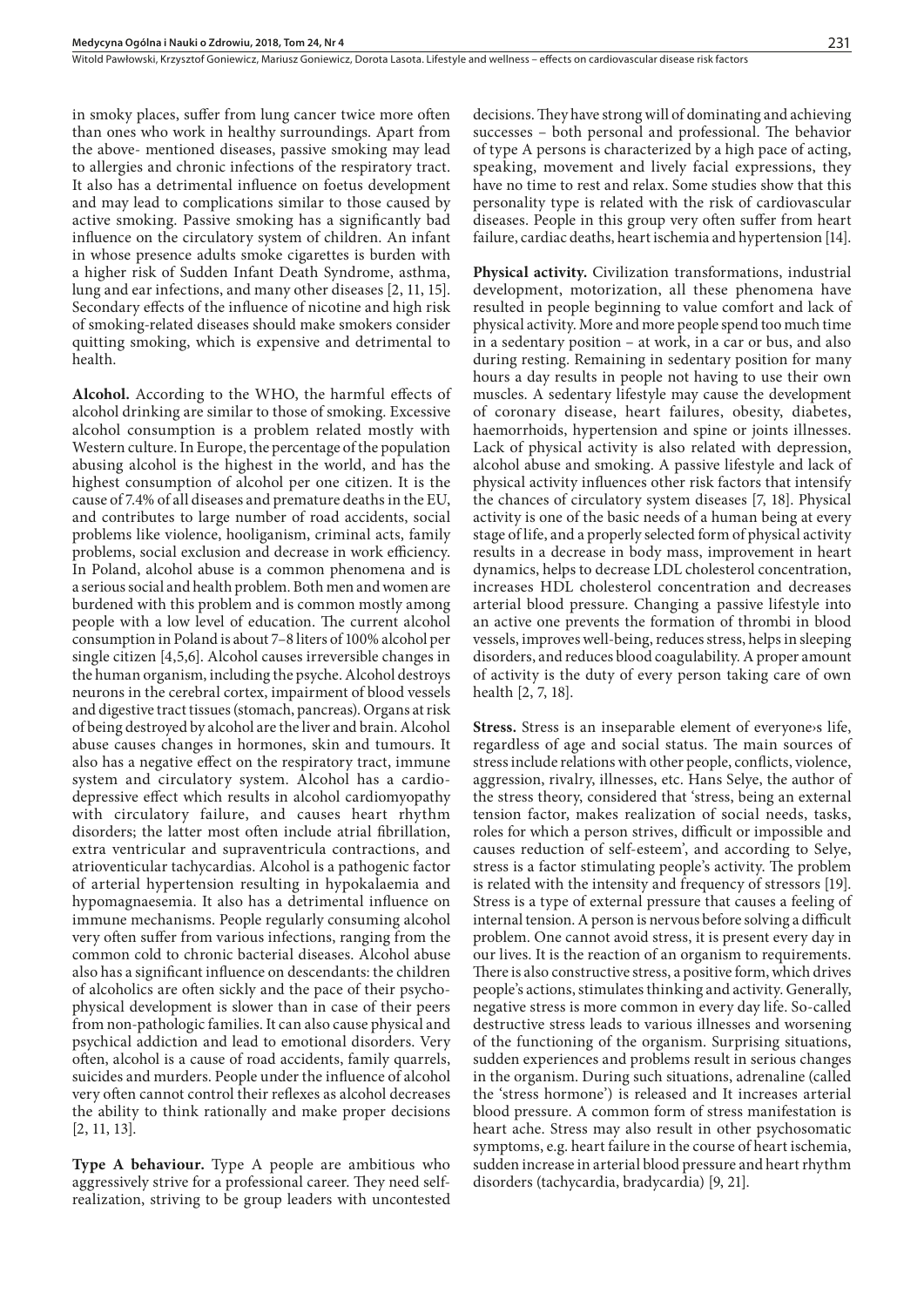#### **CONCLUSIONS**

Nowadays, circulatory system illnesses are one of the main risks for health and life worldwide. They are the main reason for deaths in the European Union and amount to 40% of all deaths (about 2 million a year). In Poland, the death rate due to this type of illnesses is one of the highest in Europe. Circulatory system illnesses are also one of the main causes of chronic diseases that require long and expensive treatment. They have a negative influence on the labour market and are much related with social conditions. Very often, they limit the ability of normal everyday functioning. In order to reduce and limit the incidence rate of circulatory system diseases, it is necessary to promote knowledge about the essence of these illnesses and about the benefits resulting from a healthy style of life. Promoting healthy life attitudes eliminates risk factors such as smoking, alcohol abuse, improper nutrition habits and lack of physical activity. These factors can be reduced through preventive treatment. Due to regular exercising, one can increase the level of HDL cholesterol by almost 7% in one week. In one year after quitting smoking, the risk of a heart attack is reduced two-fold more than in active smokers. The results of preventive activities can be seen within a short period of time. It is therefore worth to implement such activities as soon as possible in order to live a healthy life.

#### **REFERENCES**

- 1.Ślusarska, B., & Nowicki, G. Zachowania zdrowotne w profilaktyce chorób układu krążenia wśród osób pracujących. Problemy Higieny i Epidemiologii, 2010, 91.1.
- 2.Bułhak-Jachymczyk, B., et. all. Normy żywienia człowieka: podstawy prewencji otyłości i chorób niezakaźnych. Wydawnictwo Lekarskie PZWL 2016.
- 3.Deeluga, A., et al. The significance of health in the hierarchy of personal values among nurses. Medical Studies/Studia Medyczne, 2018, 34.1: 64–69.
- 4.Myers, Samuel S., et al. Increasing CO 2 threatens human nutrition. Nature, 2014, 510.7503: 139.
- 5.Jopkiewicz, A., & Suliga, E. Biomedyczne podstawy rozwoju i wychowania. Instytut Technologii Eksploatacji-Państwowy Instytut Badawczy.2011.
- 6.Parizakova, J. Nutrition, physical activity, and health in early life. CRC Press, 2016.
- 7.Polak, M., et. all. Ocena ryzyka sercowo-naczyniowego przy pomocy funkcji SCORE w odniesieniu do ryzyka określonego na podstawie umieralności z powodu chorób układu krążenia w Polsce. Zdrowie Publiczne i Zarządzanie, 2016, 2015.Numer 4: 328–336.
- 8.Schaufeli, W. A critical review of the Job Demands-Resources Model: Implications for improving work and health. In: Bridging occupational, organizational and public health. Springer, Dordrecht, 2014. p. 43–68.
- 9.Szadkowska, I., et. all. Zmienność zachowań zdrowotnych pacjentów z pierwszym zawałem serca leczonych metodą pierwotnej angioplastyki wieńcowej–obserwacja roczna. Hygeia, 2016, 51.1: 77–81.
- 10.Han, XJ., et al. Clinical application evaluation of Guidelines for Diagnosis and Treatment of Internal Diseases in Traditional Chinese Medicine. Zhongguo Zhong yao za zhi= Zhongguo zhongyao zazhi= China journal of Chinese materia medica, 2017, 42.17: 3233–3237.
- 11.Ponczek, D., & Olszowy, I. Styl życia młodzieży i jego wpływ na zdrowie. Problemy higieny i epidemiologii, 2012, 93.2: 260–268.
- 12.Wloszczak-Szubzda, A., Jarosz, M. J., Goniewicz, M., & Goniewicz, K. Evaluation of communication and acceptance of the patients by medical personnel. Roczniki Państwowego Zakładu Higieny, 2016, 67.4.
- 13.Wójtewicz, A. Ciało w kulturze konsumpcji. Efektywność edukacji zdrowotnej na przykładzie sieci szkół promujących zdrowie. Wydawnictwo Naukowe Uniwersytetu Mikołaja Kopernika, 2014.
- 14.Narkiewicz, K., Opolski, G., Podolec, P., Torbicki, A., & Zembala, M. Wspólne stanowisko dotyczące rozpoznawania i leczenia zespołu uzależnienia od tytoniu u pacjentów z chorobami układu sercowo− naczyniowego. Kardiologia Polska, 2011, 69.1: 96–100
- 15.Koene, RJ., et al. Shared risk factors in cardiovascular disease and cancer. Circulation, 2016, 133.11: 1104–1114.
- 16.Leka S. Health impact of psychosocial hazards at work: an overview. 2010.
- 17.Kowalska, G., Grzyb, B. Stres w życiu człowieka–ujęcie teoretyczne. ROK IX NUMER 4/2015 (29), 2015, 379.
- 18.Beehr, TA. Psychological stress in the workplace (psychology revivals). Routledge, 2014.
- 19.Mazur, J. (Ed.). Zdrowie i zachowania zdrowotne młodzieży szkolnej w Polsce: na tle wybranych uwarunkowań socjodemograficznych. Raport z badań HBSC 2014. Instytut Matki i Dziecka, 2015.
- 20.Ponczek, D., & Olszowy, I. Styl życia młodzieży i jego wpływ na zdrowie. Problemy higieny i epidemiologii, 2012, 93.2: 260–268.
- 21.Woynarowska, B., & Oblacińska, A. Stan zdrowia dzieci i młodzieży w Polsce. Najważniejsze problemy zdrowotne. 2014.
- 22.Mazur, J., & Małkowska-Szkutnik, A. Zdrowie i zachowania zdrowotne młodzieży szkolnej na podstawie badań HBSC 2010. Zakład Ochrony i Promocji Zdrowia Dzieci i Młodzieży Instytut Matki i Dziecka, Warszawa, 2011.
- 23.Brytek-Matera, A. Obraz własnego ciała u otyłych kobiet: przyczyny i stopień niezadowolenia, związek z obniżoną samooceną i strategiami radzenia sobie ze stresem. Psychiatria Polska, 2010, 44.2: 267–275.
- 24.Sawicka, J. et. all. Wpływ BMI na sposób radzenia sobie z chorobą przez pacjentów kierowanych na zabiegi przezskórnych interwencji wieńcowych. Endokrynologia, Otyłość i Zaburzenia Przemiany Materii, 2010, 6.1: 1–7